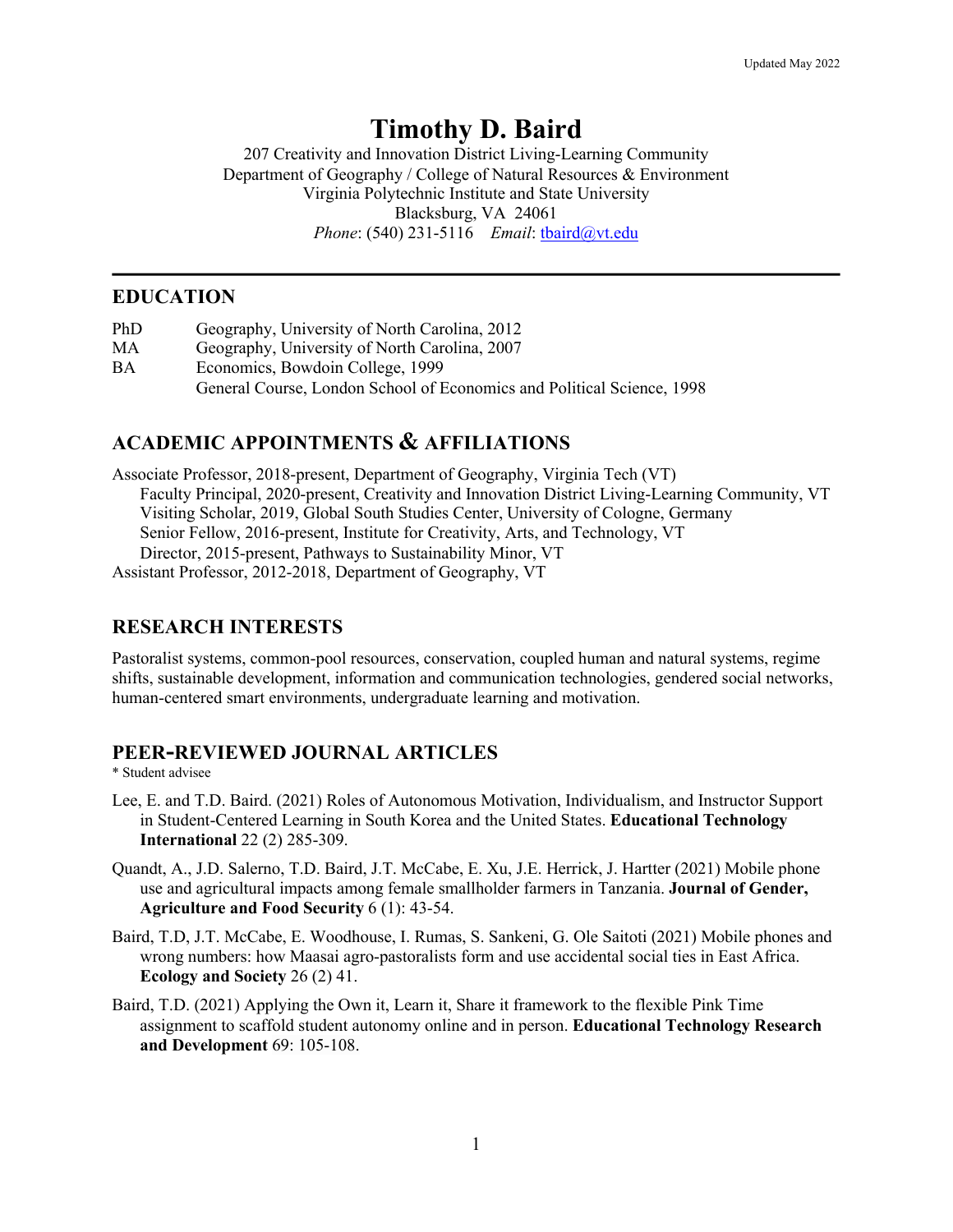- Quandt, A., J.D. Salerno, J.C. Neff, T.D. Baird, J.E. Herrick, J.T. McCabe, E. Xu, J. Hartter (2020) Mobile phone use is associated with higher agricultural productivity in Tanzania, East Africa. **PLOS ONE** (15) 8 e0237337.
- \*Summers, K., T.D. Baird, E. Woodhouse, M.E. Christie, J.T. McCabe, F. Terta, N. Peters (2020) Mobile phones and women's empowerment in Maasai communities: How men shape women's social relations and access to phones. **Journal of Rural Studies** 77: 126-137.
- Baird, T.D., D.J. Kniola, J. Hartter, K.A. Carlson, D. Russell, S. Rogers and J.C. Tice (2020) Adapting Pink Time to promote self-regulated learning across course types. **International Journal of Teaching and Learning in Higher Education** 32 (1).
- \*Fox, D., T.D. Baird, M.J. Stern, S.P. Prisley (2019) Where mobile groups settle: spatial patterns and correlates of Maasai pastoralist sedentarization in northern Tanzania. **Applied Geography** 112, 102086.
- \*Jensen, D., T.D. Baird, G.B. Blank (2018) New Landscapes of Conflict: Land Use Conflict at the Urban-Rural Fringe. **Landscape Research** 44 (4): 418-429.
- Santo, A., K. Guillozet, M.G. Sorice, T.D. Baird, S.A. Gray, C.J. Donlan and C.B. Anderson (2017) Examining private landowners' knowledge systems of an invasive species. **Human Ecology** 45 (4): 449-462.
- Baird, T.D. and J. Hartter (2017) Livelihood Diversification, Mobile Phones and Information Diversity in Northern Tanzania. **Land Use Policy** 67: 460-471.
- Baird, T.D., B.C. Chaffin and D.J. Wrathall (2017) A disturbance innovation hypothesis: Perspectives from human and physical geography. **The Geographical Journal** 183 (2): 201-208.
- \*Lewis, A.L., T.D. Baird and M.G. Sorice (2016) Mobile phone use and human-wildlife conflict in northern Tanzania. **Environmental Management** 58 (1): 117-129.
- Stern, M.J. and T.D. Baird (2015) Trust ecology and the resilience of natural resource management institutions. **Ecology and Society** 20 (2): 14.
- Baird, T.D., D.J. Kniola, A.L. Lewis and S.B. Fowler (2015) Pink Time: Evidence of self-regulated learning and academic motivation in undergraduate students. **Journal of Geography** 114 (4): 146- 157.
- Baird, T.D. (2015) Comment on C. Kasper and M. Borgerhoff Mulder, Who Helps and Why? Cooperative Networks in Mpimbwe. **Current Anthropology** 56 (5): 701-732.
- Baird, T.D. (2015) Conservation implications of the diffusion of Christian religious ideals in rural Africa. **Population and Environment** 36 (4): 373-399.
- MacKenzie C.A., T.D. Baird, J. Hartter (2014). Use of Single Large or Several Small Policies as Strategies to Manage People-Park Interactions. **Conservation Biology** 28 (6): 1645-1656.
- Baird, T.D. and C.L. Gray (2014). Livelihood Diversification and Shifting Social Networks of Exchange: A Social Network Transition? **World Development** 60: 14-30.
- Baird, T.D. (2014). Conservation and unscripted development: Proximity to park associated with development and financial diversity. **Ecology and Society** 19 (1): 4.
- Baird, T.D. and P.W. Leslie (2013). Conservation as disturbance: Upheaval and livelihood diversification near Tarangire National Park. **Global Environmental Change** 23 (5): 1131-1141.
- Baird, T.D. (2013). Parks and Place Fragments: The Implications of Biodiversity Protection in Tanzania and Indiana. **African Geographical Review** 32 (1): 100-104.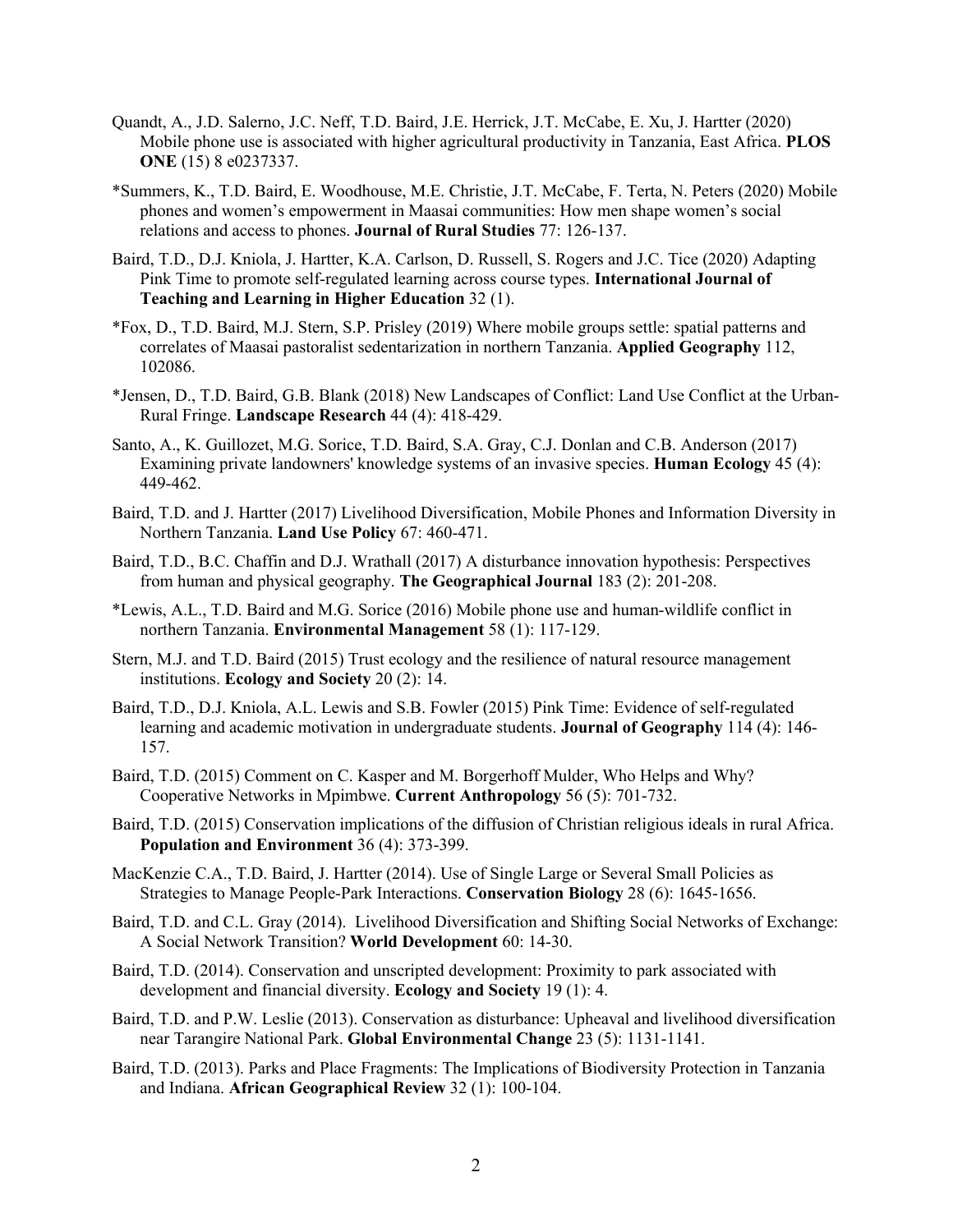- Baird, T.D., P.W. Leslie, and J.T. McCabe (2009). Effect of Conservation on Local Perceptions of Risk and Behavioral Response. **Human Ecology** 37 (4): 463-474.
- Miller, T.R., T.D. Baird, C. Littlefield, G.P. Kofinas, F.S. Chapin III, and C.L. Redman (2008). Epistemological Pluralism: Reorganizing Interdisciplinary Research. **Ecology and Society** 13 (2).

# **INVITED COMMENTARIES**

Baird, T.D. (2015) Motivate the Future. **Pedagogy in Practice**. Center for Instructional Development and Educational Research (CIDER), Virginia Tech, 2-4.

# **MANUSCRIPTS UNDER REVIEW OR IN PREPARATION**

- Forthcoming 2022: Baird, T.D. Response to "Campus cultures that attract and sustain faculty leadership in living-learning" by Cermetrius Bohannon and Frank Shushok, Jr. in **The Faculty Factor: A Vision for Developing Faculty Engagement with Living Learning Communities**. Edited by Jennifer Eidum and Lara Lomicka. Stylus Publishing, LLC.
- In review: Baird, T.D., J.T. McCabe, E. Woodhouse. Case study: Tarangire National Park, Tanzania, Chapter 4: Social and Environmental Outcomes. **Intergovernmental Science-Policy Platform on Biodiversity and Ecosystem Services** (IPBES) Values Assessment.
- In preparation (completing manuscript): Lee, E., T.D. Baird, D. Lee. Influences of Engagement with Student-Centered Learning on College Students' Goal Orientation and Self-Regulation.
- In preparation (completing data analysis): Woodhouse, E., T.D. Baird, J.T. McCabe, P. Barnes. Maasai women's decision-making and empowerment in Tanzania
- In preparation (beginning data analysis): Otieno, G., E. Galappaththi, T.D. Baird, Mobile technologies, climate change adaptation and common pool resources: A review.
- In preparation: \*Villarreal, M., T.D. Baird, P. Tarazaga, D.J. Kniola. Students' use of an academic building: support for an ideal free distribution

# **GRANTS & AWARDS**

#### **External Grants**

National Science Foundation, 2022-2025

Human Environment and Geographical Sciences Program (HEGS). Building Ecology: Examining Space-Place Dynamics in a Shared Indoor Environment. T. Baird (PI), N. Abaid, D. Franusich, D. Kniola, T. Pingel, E. Tural, T. Upthegrove, (BCS-2149229) (\$349,703).

Steelcase, Inc., 2018-2020

Active Learning Center Grant: Integrating Social Science and Sensing Technologies to Examine Active Learning Environments. T. Baird (PI), D. Kniola, P. Tarazaga, B. Knapp, V. Thomas, R. Wynne, L. Fuller (approx. \$67,000).

#### National Science Foundation, 2017-2022

Geography and Spatial Sciences (GSS) & Cultural Anthropology Programs. SBE-RUCK: The effects of mobile phones on gendered social networks, decision making and vulnerability. T. Baird (PI), E. Woodhouse, J.T. McCabe, (BCS-1660428) (\$330,034 + £40,051).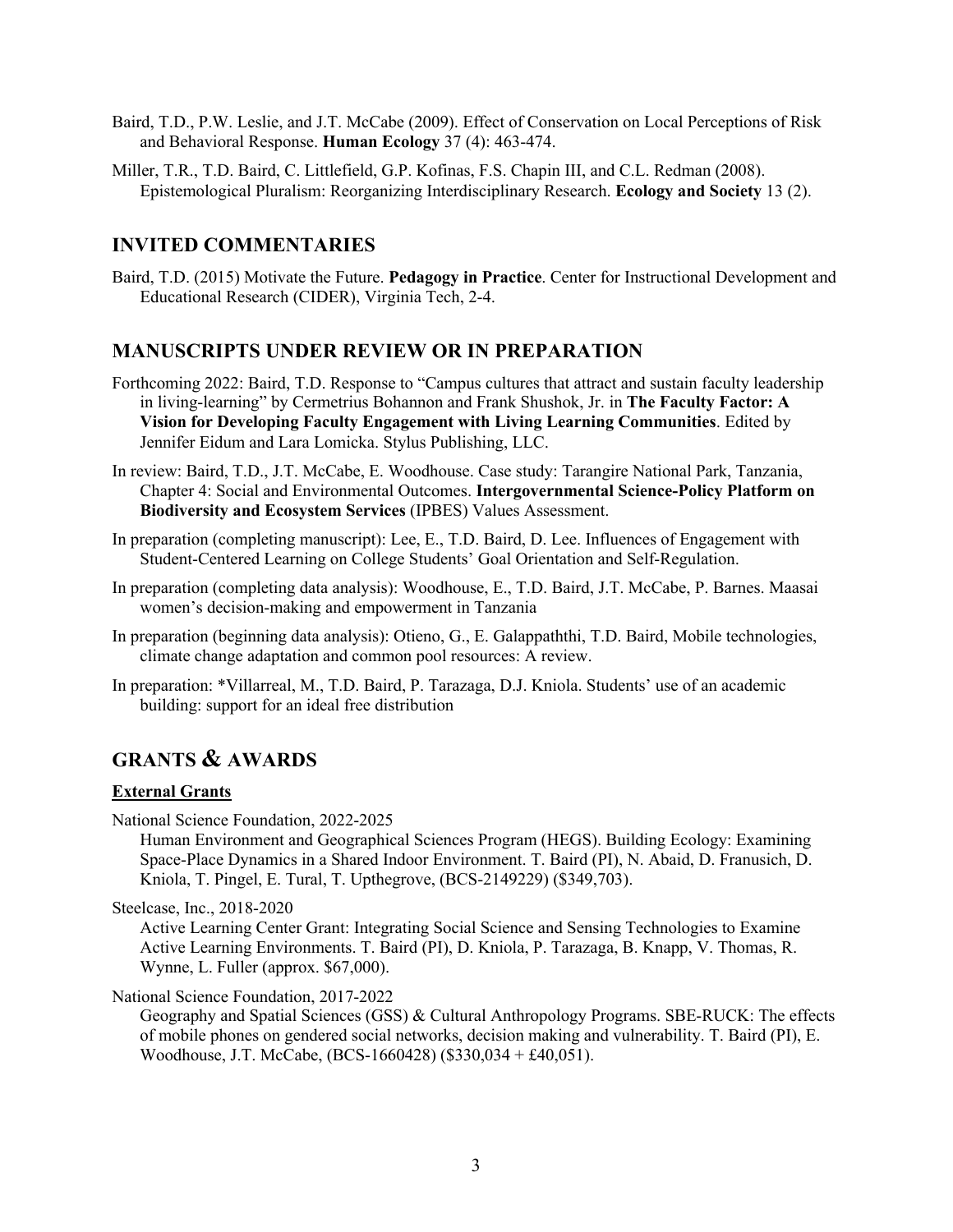National Geographic Society, 2013-2014

Committee for Research and Exploration: Texting the Last Great Herds: Maasai Social Networks and Land Use in the Age of the Cell Phone. T. Baird (PI) and J. Hartter (CRE #9293-13) (\$17,720).

Fulbright-Hays DDRA, 2009-2010

U.S. Department of Education: Wildlife Conservation and the Role of Inter-household Exchange in Social-Ecological Resilience. Timothy Baird (PI) (\$38,106).

#### National Science Foundation, 2009-2010

Doctoral Dissertation Research: Wildlife Conservation and the Role of Inter-household Exchange in Social-Ecological Resilience. Paul Leslie (PI) and Timothy Baird (BCS-0927173) (\$12,000).

# **External Honors & Awards**

- 2013 Nystrom Dissertation Award (Finalist), American Association of Geographers (AAG)
- 2012 Student Paper Award, Cultural and Political Ecology Specialty Group, AAG
- 2012 Student Paper Award, Africa Specialty Group, AAG
- 2009 George Melendez Wright Scholarship, George Wright Society
- 2009 Dissertation Research Grant, AAG
- 2008 Indiana Dunes National Lakeshore Park Break Fellowship, Texas A&M, NPS, USGS
- 2007 NSF Conf. for Sustainability IGERTs Travel Grant, Univ. of Alaska-Fairbanks

#### **Internal Awards**

- 2022 Alumni Award for Excellence in International Education, Office of the Vice President for Outreach and International Affairs, VT
- 2018 XCaliber Award for Exceptional, High-Caliber Contributions to Technology-Enhanced Teaching and Learning, Office of the Provost, VT

#### **Internal Research Grants**

Sabbatical Fellowship, 2020

Institute for Creativity, Arts, and Technology, VT. T. Baird (PI). Approx. \$42,000

SEAD Mini Grant, 2018-2019

Institute for Creativity, Arts, and Technology, VT. Instrumenting computers labs in Cheatham Hall to support Steelcase Active Learning Classroom. T. Baird (PI), D. Kniola and P. Tarazaga. \$3,000

Human-Centered Smart Environments SEAD Grant, 2016-2017

Institute for Society, Culture and Environment & Institute for Creativity, Arts, and Technology, VT. Boosting University Infrastructure for Learning + Discovery (BUILD). T. Baird (PI), D. Kniola and P. Tarazaga. \$30,000

# Innovation Seed Grant, 2016-2017

Office for Vice Chancellor of Research, University of Colorado. Improving Access to Agricultural Knowledge Through Mobile Phones: Exploring the Potential for Technology Adoption in Africa. J. Hartter (PI), J. Neff, J.T. McCabe, J. Herrick, T. Baird, A. Quandt, J. Salerno. \$50,000

```
SEAD Mini Grant, 2015-2016
```
Institute for Creativity, Arts, and Technology, VT. Identifying collaboration & creativity in instrumented buildings to support innovation. T. Baird (PI), D. Kniola and P. Tarazaga. \$3,000

National Science Foundation IGERT Traineeship, 2005-2010 Carolina Population Center, UNC: Population and environment interactions. Approx. \$125,000

# **Internal Teaching Honors**

2017, 21 Favorite Faculty Award, Housing and Residential Life, Division of Student Affairs, VT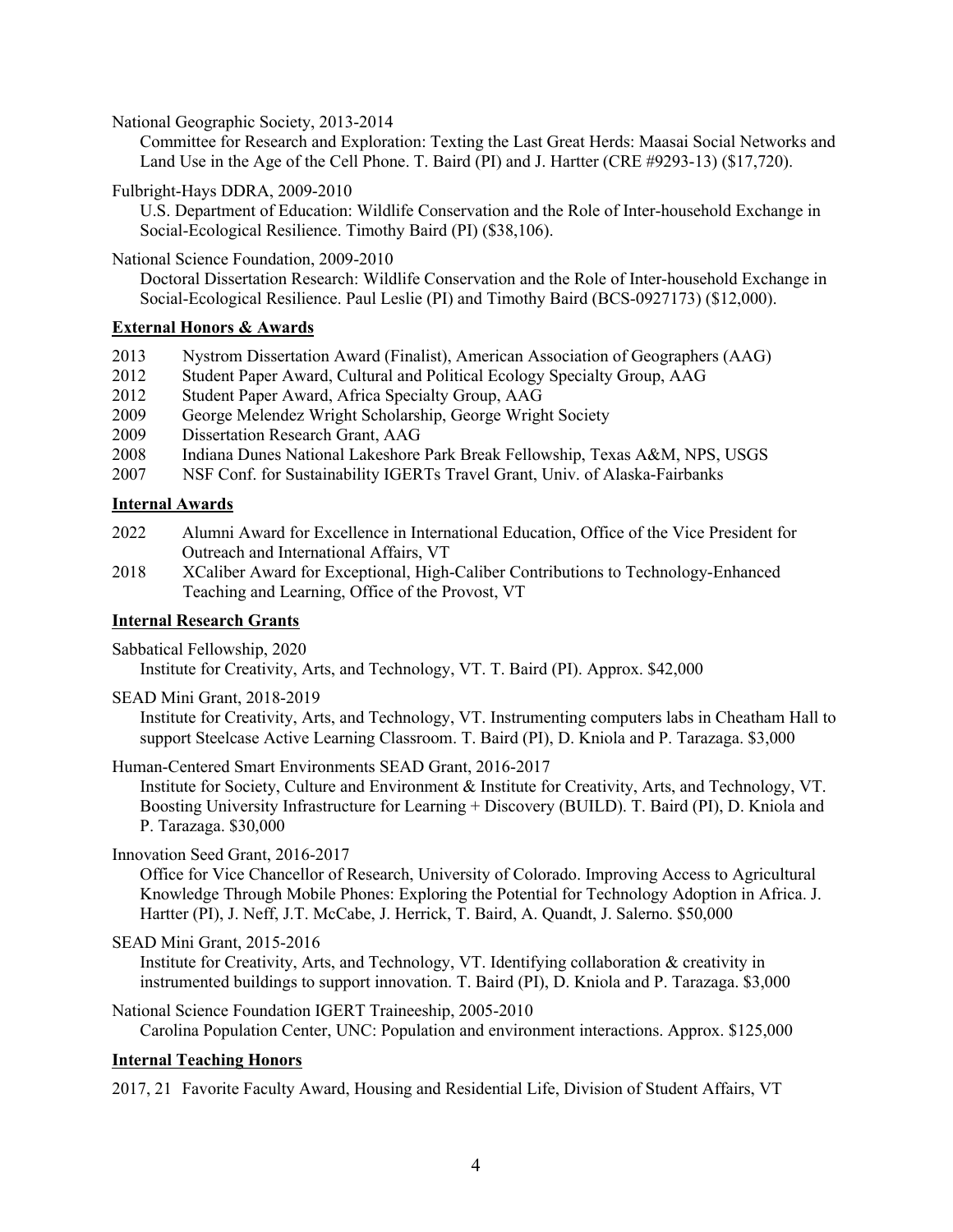- 2018, 19 Diggs Teaching Scholar Award (finalist with David Kniola) for excellent teachers who model innovative pedagogical practices that advance, challenge and/or unsettle existing conventions of teaching and learning, Office of Undergraduate Academic Affairs, VT
- 2018 University Sporn Award (finalist) for excellence in teaching introductory subjects, Office of the Provost, VT

# **Internal Teaching Grants**

- Curriculum Globalization Grant, 2019 Global Education Office, VT. Africa Together course. \$3,500
- Pathways Minor Delivery Grant, 2016-2018
	- Office of Undergraduate Academic Affairs, VT. Administering Sustainability Pathways Minor. Timothy Baird (PI), Bill Carstensen. \$70,000
- Pathways Scholar, 2015-2017
	- Office of Undergraduate Academic Affairs, VT. Directing pathways sustainability minor and developing "Africa Together" course. Approx. \$19,000
- Inclusion Pedagogy Grant, 2014-2015

Office of Diversity and Inclusion, VT. Pink Time Expansion: Moving from Grade-based to intrinsic motivations for student learning. \$1,500

# **Other Internal Awards**

- 2018-19 Support from VT CNRE, CLAHS, and SOE to support Steelcase award (\$16,000)
- 2013-14 International Travel Supplemental Grants, VT (\$2,700)
- 2013 Assistant Professor Mentoring Grant, Provost's Office, VT (\$1,500)
- 2009-11 GRC Teaching Grants, Office for Undergraduate Research, UNC (\$1,500)
- 2006-11 Department Travel Grants, Dept. of Geography, UNC (\$2,000)
- 2010 Doctoral Research Residency Award, Carolina Population Center, UNC (\$4,550)
- 2010 Graduate Tuition Incentive Scholarship, Graduate School, UNC (\$3,000)
- 2010 Graduate Student Mentoring Award, Office for Undergraduate Research, UNC (\$1,000)
- 2009 Interdisciplinary Research Fellowship, Graduate School, UNC (approx. \$10,000)
- 2008 Transportation Grant, Graduate School, UNC (\$1,000)
- 2008 Future Faculty Fellowship, Center for Teaching and Learning, UNC (\$500)
- 2007 Pre-Dissertation Research Travel Award, Center for Global Initiatives, UNC (1,000)
- 2005 C. V. Starr International Scholarship, Office of International Affairs, UNC (\$2,500)
- 1999 Magna cum laude, Economics, Bowdoin College

# **TEACHING & ADVISING**

#### **Teaching**

- Associate Professor, Department of Geography, Virginia Tech, 2018- Present. Undergrad courses: Seeking Sustainability I (GEOG 1115/NR 1115), every fall; Seeking Sustainability II (GEOG 1116/NR 1116), every spring; Africa Together (GEOG 4984), every other spring. Graduate courses: Human Environment Interactions (GEOG 5984) every other spring.
- Assistant Professor, Department of Geography, Virginia Tech, 2012- Present. Undergrad courses: Seeking Sustainability I (GEOG 1115/NR 1115), every fall; Seeking Sustainability II (GEOG 1116/NR 1116), every spring; Africa Together (GEOG 4984), every other spring. Graduate courses: Cultural and Political Ecology or Human Environment Interactions (GEOG 5984) every other spring.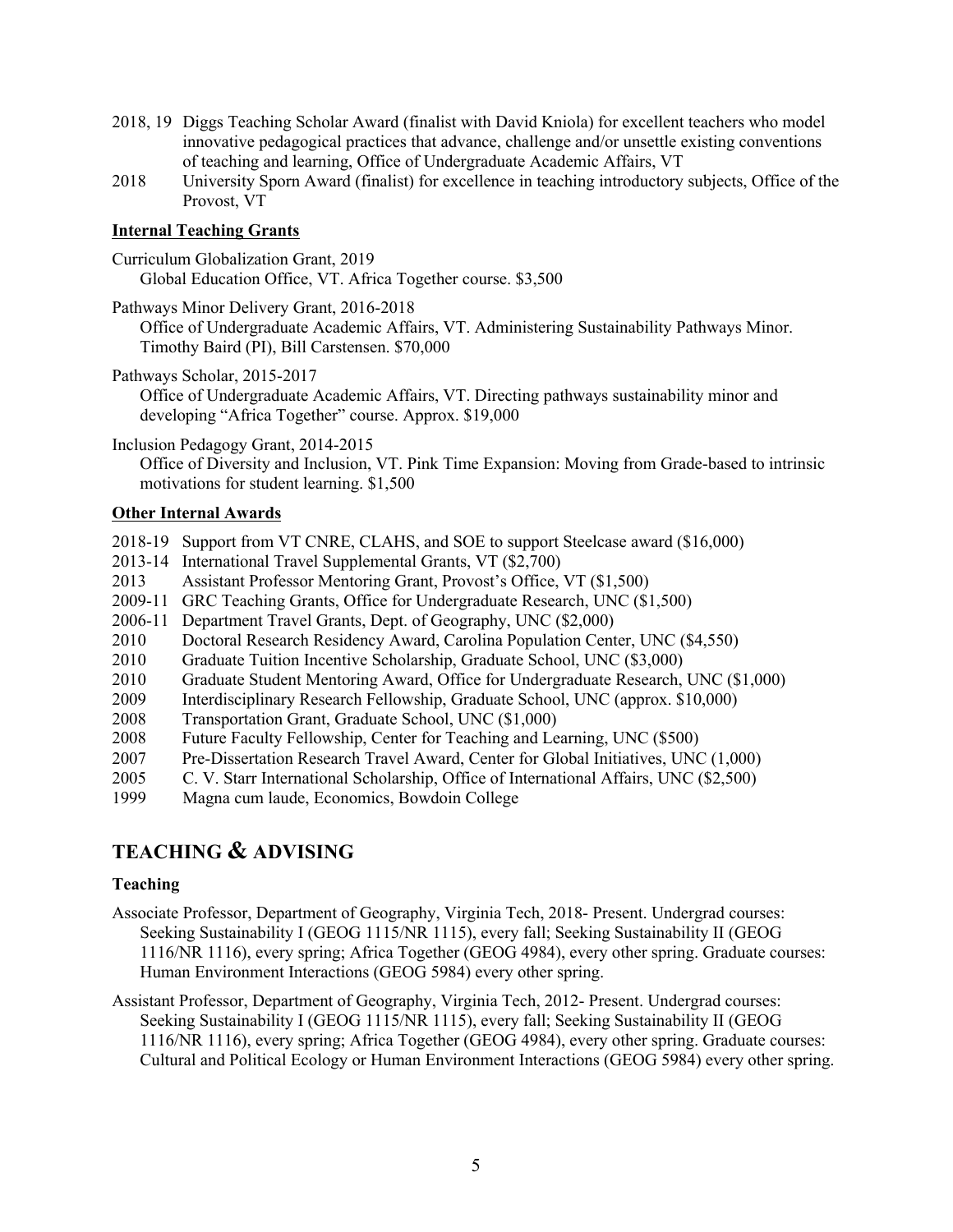- Instructor/Teaching Fellow, Department of Geography, University of North Carolina, 2008-12. Undergraduate courses: Environmental Conservation (GEOG 1112); Capstone Course in Geography (GEOG 420) co-taught with Dr. John Florin
- Teaching Assistant, Department of Geography, University of North Carolina, 2004-09. Undergraduate courses: Weather & Climate (GEOG 111) Fall 2009; Environmental Systems (GEOG 110) Spring 2005, Fall 2008; World Regional Geography (GEOG 120) Fall 2004.

#### **Advising – current students**

PhD students: Brooke Baugher, Civil Engineering (committee)

MS students: Geoffrey Otieno, Geography (chair); Indunil Dharmasiri, Geography (committee); Brandy Ayeso-Danso, Geography (committee); Shashank Karki, Geography (committee)

Undergrad students: Caillyn Jeffery, SOVA; Hallie Weitzenfeld, PCOB

#### **Advising – former students**

PhD students: Najla Mouchrek, Independent IGEP – Human Centered Design (committee)

- MS students: Mark Villarreal, Geography (chair); Kelly Summers, Geography (chair); David Fox, Geography (chair); Ashley Lewis, Geography (chair); Anna Santo, FREC (committee); Taylor Bolte, Civil Engineering (committee).
- Undergrad students: Carrie Vergel de Dios, Geography; Brooke Baugher, Mechanical Engineering; Kaylyn Duda, Meteorology; Joseph Tise, Psychology, Virginia Pellington, Journalism and Media Studies; Defne Kansu, Industrial Design, Erin Fosnocht, Physics; Owen Callahan, Psychology; Jarek Campbell, Geography.

# **Advising – student awards**

- 2019 Kelly Summers, Student Poster Award (1<sup>st</sup> Place) with T. Baird, E. Woodhouse, and M.E. Christie, Women and Gender in Development Conference (CIRED, VT).
- 2017 David Fox, Outstanding Teaching Assistant, VT Department of Geography
- 2014 Ashley Lewis, Deurr Scholarship, Virginia P.E.O. (\$2,000).

# **SERVICE**

# **Disciplinary Service**

Member, Review Panel, National Science Foundation, Spring 2022 Member, Editorial Board, Human Ecology (Springer), 2019 – present

# **University Service (select)**

- Faculty Principal, Creativity and Innovation District Living-Learning Program, Office of the Vice President of Student Affairs, VT, 2020 – present
- Co-lead, Mid-sized discussion/lecture community of practice (Covid-19 response), Office of the Vice Provost for Undergraduate Academic Affairs, VT, 2020
- Member, Climate Action Commitment Working Group, Office of the Vice President and Chief Business Officer, VT, 2020
- Member, Board of Directors, Virginia Tech Services, 2018 present
- Senior Fellow, Honors Residential Commons, VT, 2017 2020
- Senior Fellow, Institute for Creativity, Arts, and Technology, VT, 2016 present

Director, Sustainability Pathways Minor, Dept. of Geography, VT, 2014 – present

Member, Commission on Fraternity and Sorority Life Culture, Office of the Provost, VT, 2018 – 2019

Pathways Scholar, Office of Undergraduate Academic Affairs, VT, 2015 – 2017

Member, Beyond Boundaries Visioning Initiative – Campus of the Future Working Group, Office of the Provost, VT, 2015-2016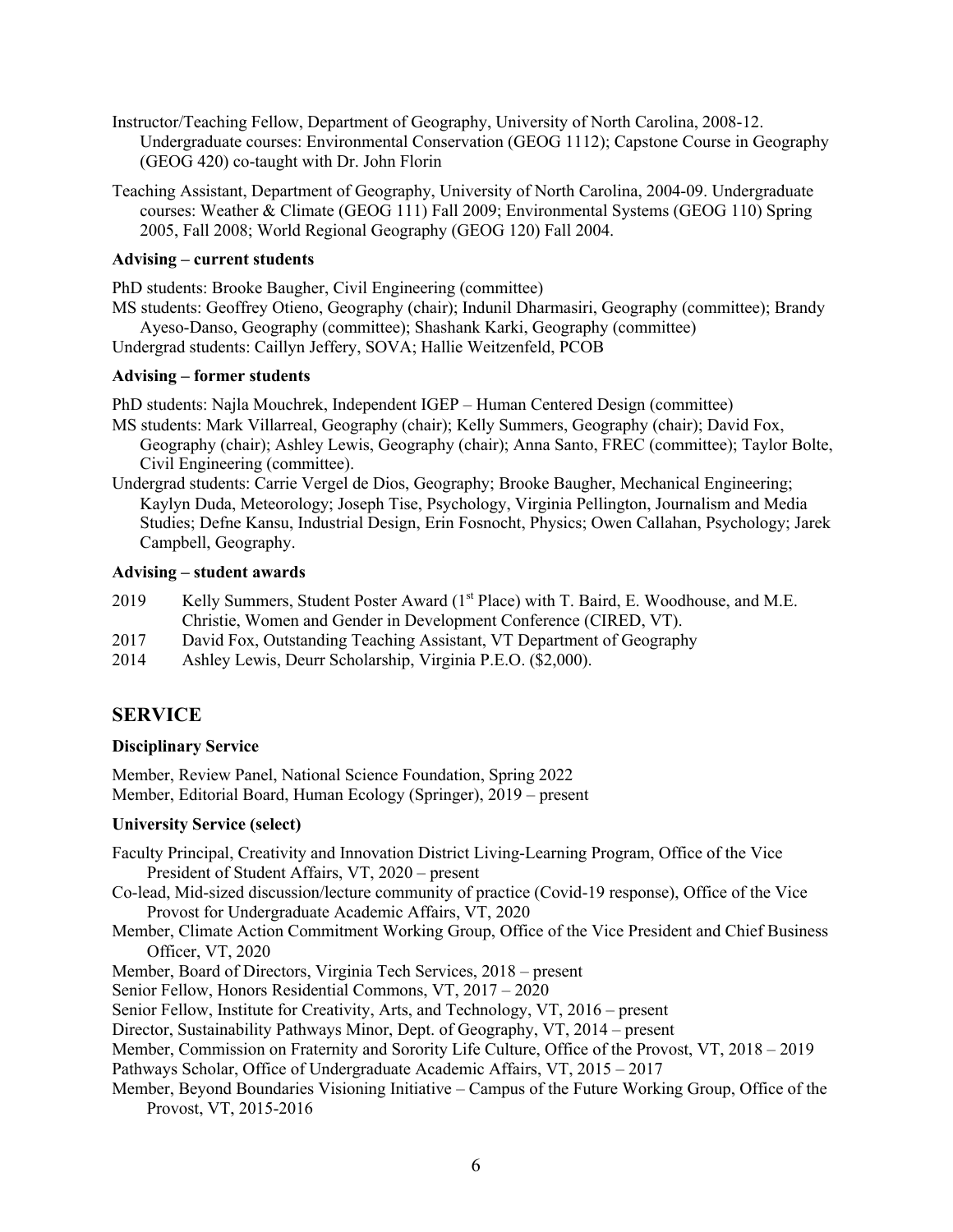#### **University Service (other)**

Member, Arts@VT Executive Board, Office of the Provost, VT,  $2021$  – present Member, Creativity and Innovation District Executive Comm., Office of the Provost, VT, 2021 – present Member, Improvisation, Inspiration, Incubation and Immersion (I4) Residency Organizing Committee, ICAT,  $VT$ , 2021 – present Member, Creativity & Innovation District LLC Design Leadership Team, VT, 2018 Member, Creativity & Innovation District Working Group, Office of the Provost, VT, 2016 – 2017 Member, Multi Modal Transit Facility Sustainability Showcase Committee, Office of University Planning, VT, 2016 – 2017 Member, Atrium Task Force, Office of the Provost, VT, 2015 Member, Energy and Sustainability Committee, Faculty Senate, VT, 2014 – 2017 Member, Review committee for 1956 Ut Prosim Scholarship, University Honors, VT, 2014

# **College Service**

Member, Nominations and Elections Committee, CNRE, VT, 2021-present Member, Fall Semester Planning Task Force (Covid-19 response), CNRE, VT, 2020 Fellow, Sustainability Institute, CNRE, VT, 2015 – 2016 Fellow, Center for Leadership in Global Sustainability, VT, 2013 – 2015

#### **Department Service (select)**

Chair, Search committee for assistant professor (coastal studies), VT Geography, 2021 Member, Strategic planning committee, VT Geography, 2020 Member, Promotion & tenure committee, VT Geography, 2018-19 Organizer, Monday/Friday strategic planning initiative, VT Geography, 2018 Member, Search committee for department head, VT Geography, 2016-17 Member, Search committee for department head, VT Geography, 2015-16 Member, Search committee for assistant professor (human ecology of water), VT Geography, 2013

#### **Department Service (other)**

Member, Governance document review committee, VT Geography, 2022-present Member, Strategic advisory committee, VT Geography, 2021-present Member, Communications committee, VT Geography, 2018-2020 Member, Faculty development committee, VT Geography, 2016-2020 Member, Graduate committee, VT Geography, 2015-2016 Member, Undergrad committee, VT Geography, 2012-2013 Co-president, Graduate association of geography students, UNC, 2007-2008 Co-director, Colloquia speaker series, UNC Geography, 2005-2006 Student representative, Grad Committee, UNC Geography, 2004-2006 Student member, Advisory committee, Dept. of Economics, Bowdoin College, 1998-1999

# **Journal & Grant Reviews**

Ambio (1); Conservation Biology (2); Ecology and Society (2); Environment, Development and Sustainability (1); the Geographical Journal (1); Human Dimensions of Wildlife (1); Human Organization (2); Journal of Geography (2); Journal of Natural Resources Policy Research (1); National Geographic Society (1); National Science Foundation (3); Oryx (2); Pastoralism (3); PLOS One (2); Population and Environment (1); Rangeland Ecology & Management (1); Sage Open (1); Society & Natural Resources (3); World Development (3)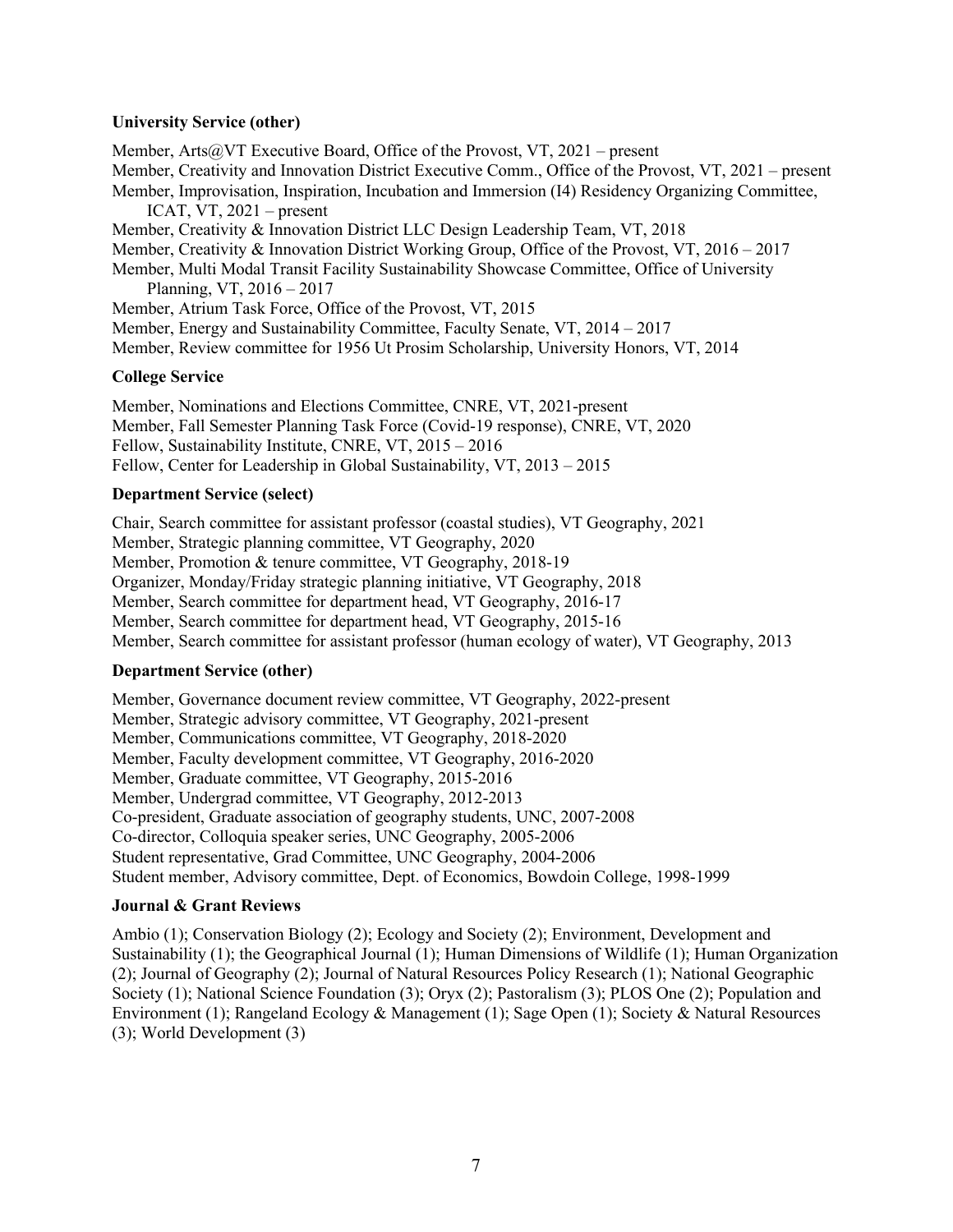# **PRESS**

#### **Research in the news**

- 2021 "'Wrong number? Let's chat.' Maasai herders in East Africa use misdials to make connections" by Timothy Baird, J. Terrence McCabe, and Emily Woodhouse, www.theconversation.com (June)
- 2020 "Research explores the impacts of mobile phones for Maasai women" by David Fleming, VT News, Virginia Tech (August)
- 2019 "Technology Inside Next-Gen Learning Environments Continues to Evolve" by Larry Bernstein, www.edtechmagazine.com (March)
- 2018 "Classroom Revamp: How four Active Learning Center Grant recipients are transforming their space for the new school year" by Steelcase Education (October)
- 2018 "Steelcase funds work to create an active learning space where students and faculty collaborate" by Susan Bland, VT News, Virginia Tech (May)
- 2017 "On the savanna, mobile phones haven't transformed Maasai lives… yet" by Timothy Baird, www.theconversation.com (June)
- 2016 "Trust in Natural Resource Management" by Cherice Bock, www.wholeterrain.com (May)
- 2016 "The Maasai Tribe Goes Mobile" by Andrew Zaleski, www.rewrite.ca.com (April)
- 2016 "When Maasai Picked Up the Phone" by Jenifer Joy Madden, www.durablehuman.com (April)
- 2016 "How Texting Helps Maasai Farmers Avoid Lion Attacks in Rural Tanzania" by Kaleigh Rodgers, www.motherboard.vice.com (March)
- 2016 Field Notes, "The Maasai: changed, for better or worse, by cell phones" by Daniel Stone, National Geographic Magazine (March)
- 2015 "Modern Family, Age-old traditions rapidly fading on the savannah" by Susan Trulove, Virginia Tech Research Magazine (Summer)
- 2015 Explorer Moment of the Week, "Texting the Last Great Herders," National Geographic Online
- 2015 "New approach to student projects promotes passion, learning for it's own sake" by Lynn Davis, VT News, Virginia Tech (January)
- 2011 "The People and the Park" by Beth Mole, Endeavors Magazine, Office of the Vice Chancellor of Research, UNC (April)
- 2009 Highlight, "An Integrative and Interdisciplinary Approach to Conservation, Livelihoods, and Resilience around Parks and Protected Areas in East and Southern Africa" NSF-IGERT Website

#### **Teaching in the news**

- 2021 "Creativity and Innovation District Living-Learning Program ready to welcome students and faculty" by Alexa Briehl, VT News, Virginia Tech (August)
- 2020 "Tim Baird named faculty principal for the Creativity and Innovation District Living-Learning Community" by Sandy Broughton, VT News, Virginia Tech (September)
- 2019 "Welcome to the Pathways to Sustainability Minor" VT News Video, Virginia Tech (January)
- 2018 "Timothy Baird receives XCaliber Award" VT News, Virginia Tech (April)
- 2017 "Innovative 'Pink Time' learning exercise puts student on career path" VT News, Virginia Tech, (January)
- 2016 "ACT Faculty Excellence: Elizabeth Hane" by Division of Academic Affairs at Rochester Institute of Technology (December)
- 2015 "Skipping Class" by Tim Baird, Virginia Tech Magazine (Fall)
- 2015 "Pathways Scholars Announced", VT News, Virginia Tech
- 2015 the Ubiquitous Librarian, "Confronting the Unexpected: Pink Time & Intrinsic Learning" by Brian Mathews, the Chronicle of Higher Education (March)
- 2015 "Professors present off-the-wall Pink Time program" by Sam Schmidt and Lewis Millholland, Collegiate Times, Virginia Tech (February)
- 2014 "Teacher of the Week," CIDER, Virginia Tech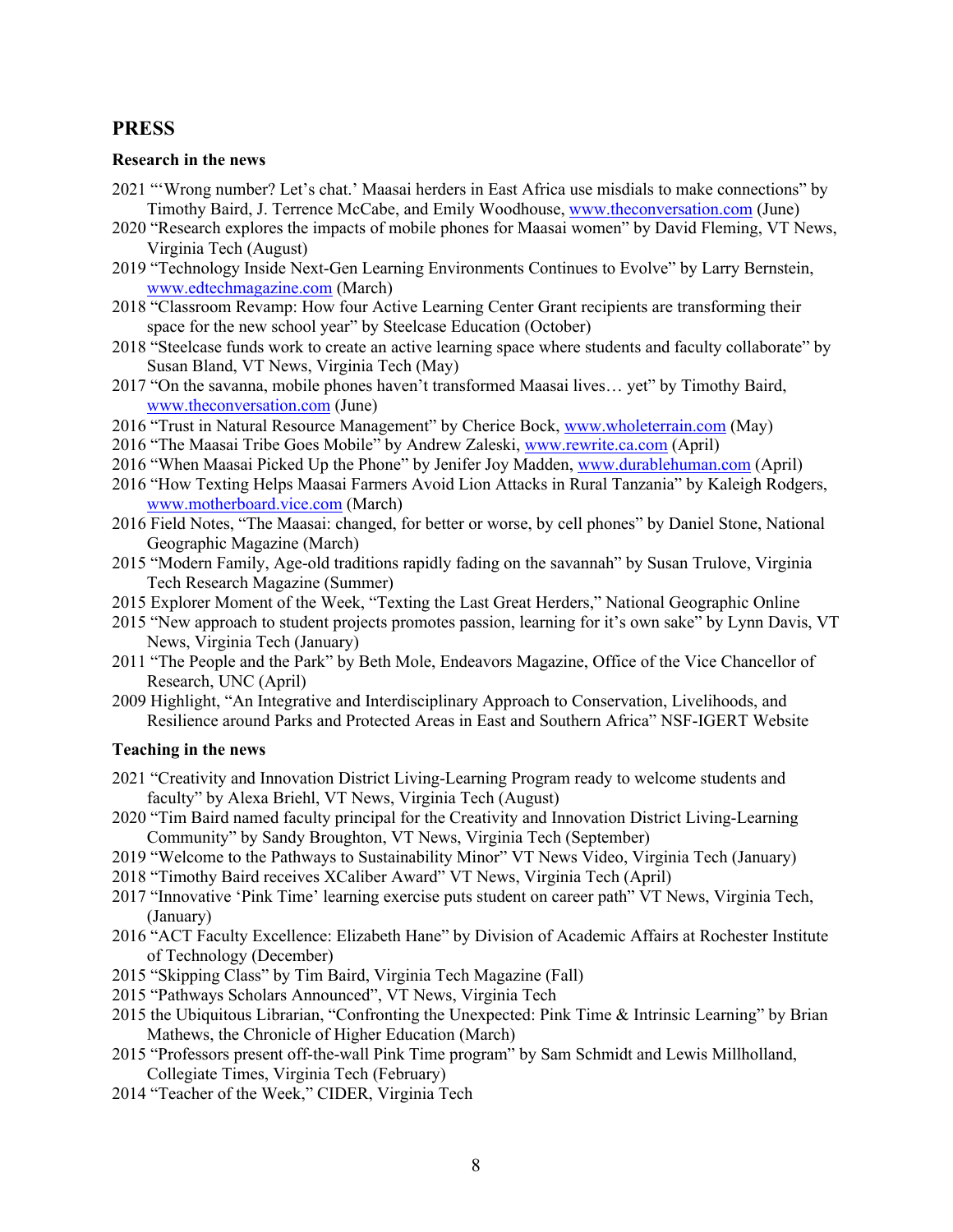#### **Outreach in the News**

2008, LOCOVORE nation™ Correspondent for The Splendid Table, American Public Media / National Public Radio. One of 15 selected nationally to participate in year-long qualitative examination of what it takes to live by a regionally based diet. Activities included eating 80% locally for 1 year, extensive blogging and multiple national radio interviews.

# **EXPERIENCE & TRAINING**

# **Field Research & Experience**

2022 (1 month planned) Vulnerability and Covid / Tanzania / supported by NSF 2019 (1 month – 2 trips) ICTs and Vulnerability / Tanzania / supported by NSF 2018 (1.25 months) Gendered Social Networks and ICTs / Tanzania / supported by NSF 2017 (1.25 months) Social Networks and ICTs / Tanzania / supported by NSF and Univ. of Colorado 2014 (1.5 months) Social Networks and ICTs / Tanzania / supported by National Geographic Society 2010 (11.25 months) Dissertation Research / Tanzania / supported by Fulbright-Hays, NSF, CPC

2006 (1.5 months) Field Research Training / Tanzania / supported by CPC and other offices at UNC

2005 (1.5 months) Field Research Training / Tanzania / supported by CPC and other offices at UNC

2003 (5 months) Independent backpacking, South America

2000 (7 months) Independent backpacking, East and Southern Africa

# **Media Training**

2015, National Geographic Storytelling Bootcamp, Washington DC (incl. training in public speaking, photography, social media, and videography). Organized by Denise Pritchard.

#### **Pedagogical Training**

2018, Steelcase Active Learning Symposium, Grand Rapids, MI. 2012-13, New Faculty Teaching Certificate Program, CIDER, VT. Conducted by Peter Doolittle. 2008, Future Faculty Fellow, Center for Teaching and Learning, UNC. Conducted by Ed Neal.

# **Community Engagement Training**

2008**,** Park Break Fellow, Indiana Dunes National Lakeshore / supported by USGS, NPS, Texas A&M

# **PRESENTATIONS**

# **Invited Talks/Panels/Class visits**

- 14. Talk: (2022 pending) Keynote Speaker at 22nd Annual Instructional Technology Workshop, Office of Instructional Design, The College of New Jersey, online.
- 13. Talk: (2021) ICAT Playdate Space and Place in the Creativity and Innovation District Living Learning Community, Virginia Tech.
- 12. Comments: (2021) Creativity and Innovation District Living-Learning Community Grand Opening Just the right amount of intimidated, Virginia Tech.
- 11. Class visit: (2021) Mobile phones, women's empowerment and wrong numbers: Maasai in Tanzania. Guy Grossman (Political Science) course on ICT4D, University of Pennsylvania. (Zoom)
- 10. Talk: (2020) Importance of Connection: At home and across the globe, CNRE Third Thursday Webinar Series, CNRE Office of Advancement. (Zoom)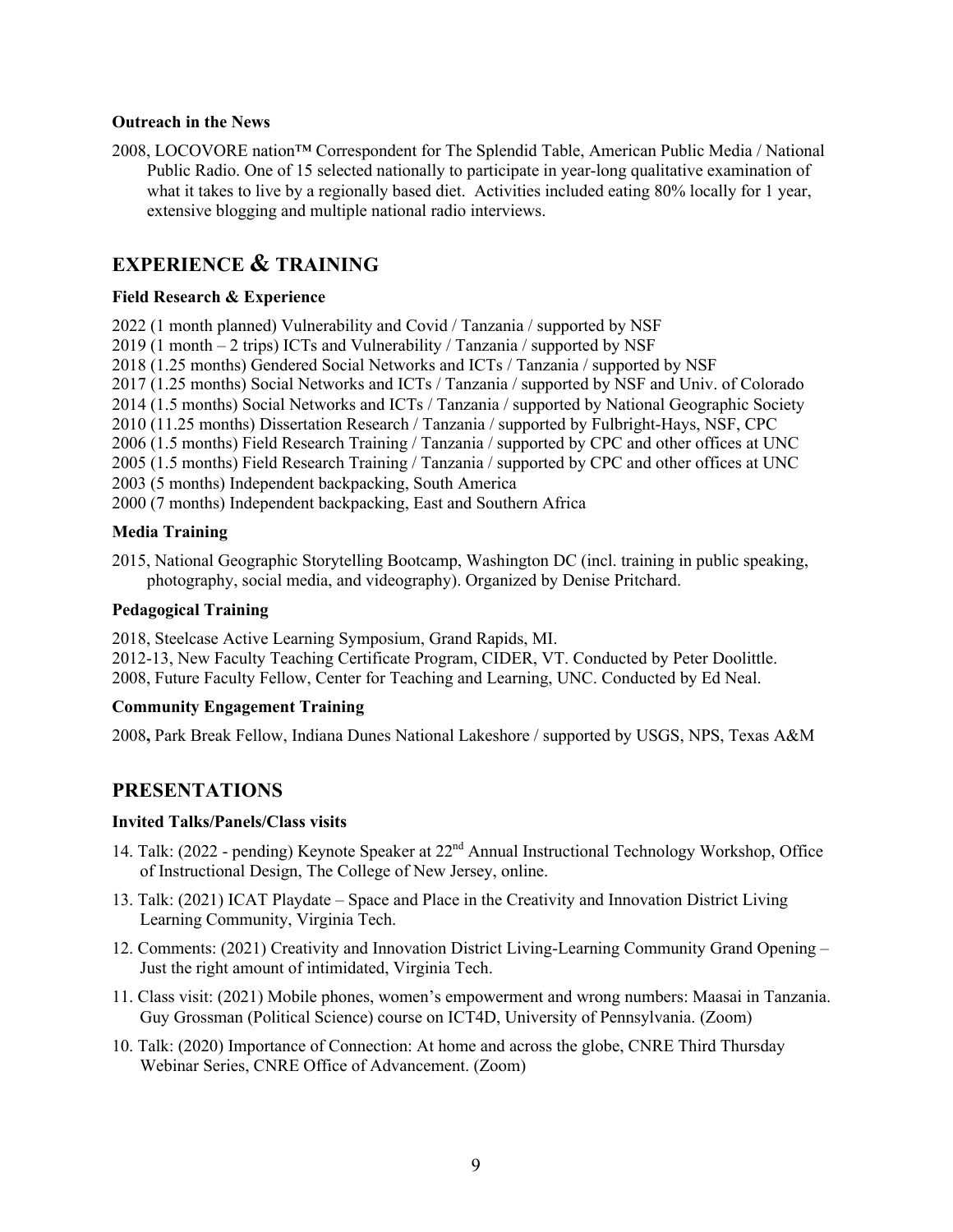- 9. Talk: (2019) The importance of random ties: Mobile phones and "wrong numbers" in northern Tanzania, Global South Studies Center, University of Cologne, Germany.
- 8. Panel: (2019) Forum on Environmental Security: Operationalizing data for evidence-based decisionmaking, Sponsored by: VT CNRE, ITA International LLC, and International Stability Operations Association, Arlington, VA.
- 7. Talk: (2013) Bio-diversifying: How biodiversity conservation breeds social and economic diversity across scales in northern Tanzania, Virginia Tech Africa Coalition, Blacksburg, VA.
- 6. Talk: (2013) Conservation as Disturbance: How Tarangire National Park has cultivated social and economic diversity in northern Tanzania, Center for African Studies, University of Florida, Gainesville, FL.
- 5. Talk: (2012) Trends in "Unscripted" Development and Education in the Land of Big Game Conservation, Department of Forest Resources & Environmental Conservation, Virginia Tech, Blacksburg, VA.
- 4. Talk: (2012) Parks as Disturbance: Economic Diversification and Social Networks in Tanzania, Department of Earth Sciences, Montana State University, Bozeman, MT.
- 3. Talk: (2012) Parks as Disturbance: Livelihood Diversification and Social Networks in Northern Tanzania, Department of Geography, Virginia Tech, Blacksburg, VA.
- 2. Talk: (2011) Conservation, Disturbance and Social Networks, Department of Geography, University of Delaware, Newark, DE.
- 1. Talk: (2011) Conservation, Disturbance and Social Networks, Globalisation and Development Program, Maastrict University, the Netherlands

#### **Conference, Workshop and Other Presentations**

\* Student advisee

#### Teaching & Scholarship of Teaching and Learning (SOTL)

- 23. Baird, T., D. Franusich, T. Upthegrove, A. Kim (2021, Nov) Designing sensor-rich environments to transform active learning. Paper presented at the *EDspaces Annual Meeting*, Pittsburgh, PA.
- 22. Lee, E. & Baird, T. (2020, Apr 17 21) College Student Autonomy Support for Student-Centered Learning in the United States and South Korea [Roundtable Session]. *AERA Annual Meeting* San Francisco, CA http://tinyurl.com/qu48yf2 (Conference Canceled)
- 21. Baird, T. (2019, Apr) Where's your frontier? Invited speaker for End-of-Year Event, *Honors Residential Commons*. Virginia Tech, Blacksburg, VA.
- 20. \*Villarreal, M., T. Baird (2019, Feb) Strategies to evaluate informal learning spaces using sensorbased methods. Paper presented at the annual *Conference on Higher Education Pedagogy*, Virginia Tech, Blacksburg, VA.
- 19. \*Fosnocht, E., T. Baird, (2019, Feb) Integrating social and accelerometer data to examine informal learning spaces. Paper presented at the annual *Conference on Higher Education Pedagogy*, Virginia Tech, Blacksburg, VA.
- 18. Baird, T., E. Lee (2019, Feb) Comparing Pink Time in South Korea and the United States. Paper presented at the annual *Conference on Higher Education Pedagogy*, Virginia Tech, Blacksburg, VA.
- 17. Baird, T. (2018, Dec) Applying the Pink Time assignment in a K-8 setting, *Blacksburg New School*, Blacksburg, VA.
- 16. Baird, T. (2018, Nov) You are not going to discover your passion. Invited talk at Principal's Tea for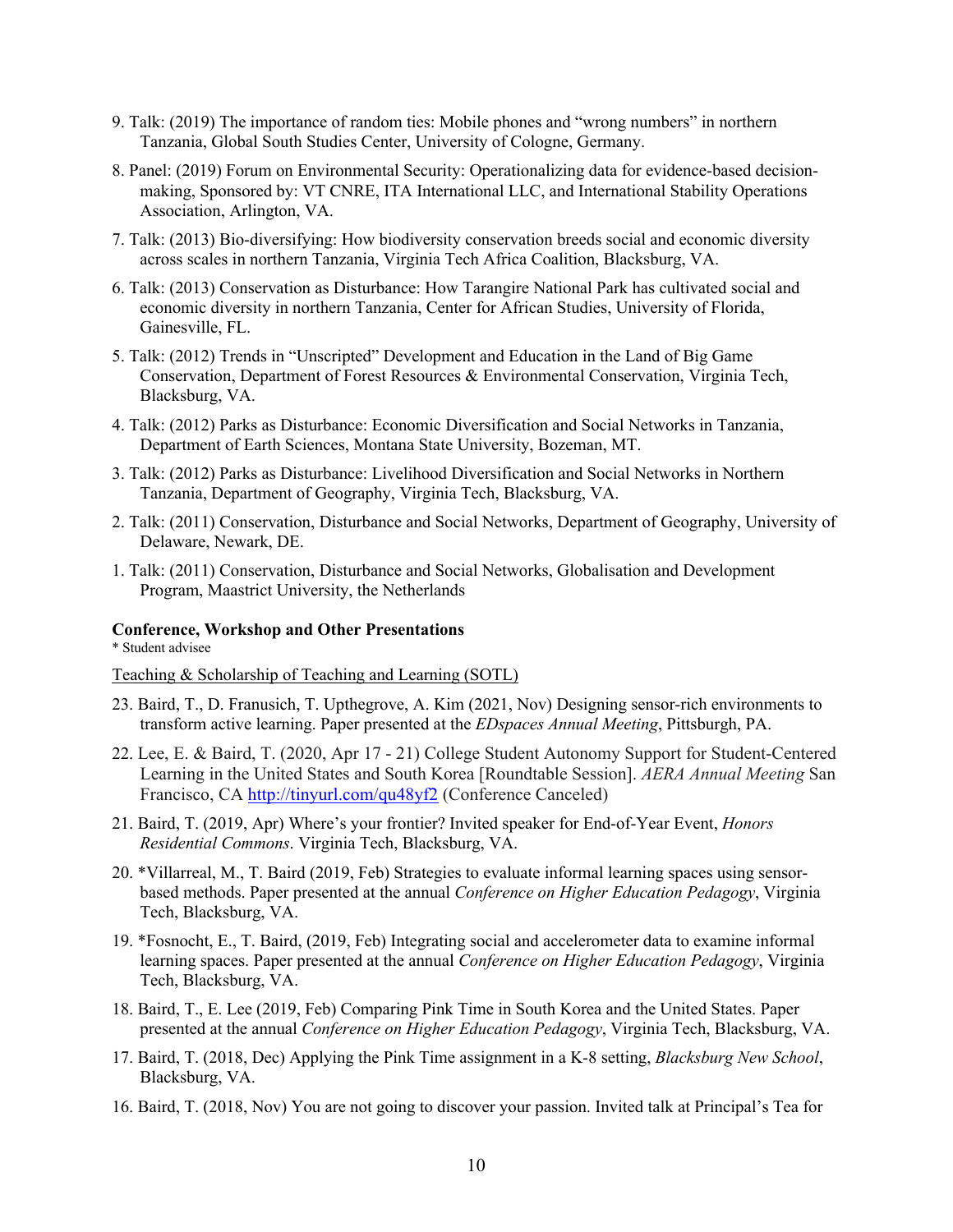the *Honors Residential Commons*, Virginia Tech, Blacksburg, VA.

- 15. Baird, T. (2018, Aug) S\_stainability: koalas, casseroles, bowling and math. Invited keynote presentation for the Honors Residential Commons Annual Exchange, Virginia Tech, Blacksburg, VA.
- 14. Baird, T. (2017, Oct) Invited discussion regarding Daniel Pink's Drive and applying Pink Time in the classroom, Faculty Book Group (led by Candice Small), *Radford University*, Radford, VA.
- 13. Baird, T. (2017, Apr) Invited talk for Principal's Tea, *Honors Residential Commons*, Virginia Tech, Blacksburg, VA.
- 12. Baird, T. (2017, Apr) Invited talk for Earth Week SolarFest, *Virginia Tech Student Environmental Groups*, Blacksburg, VA.
- 11. Baird, T. (2016, Nov) S\_stainability: koalas, casseroles, bowling and math. Invited presentation for *Turn Down for Watt campaign*, Virginia Tech Office of Sustainability, Blacksburg, VA.
- 10. Baird, T., Kniola, D. (2016, Mar) Adapting the Pink Time assignment to promote self-regulated learning across course types. Paper presented at the annual *T-Summit Conference*, Washington D.C.
- 9. Biscotte, S., Sible, J., Baird, T. (2016, Mar) Using general education minors to prepare T-shaped graduates. Poster presented at the annual *T-Summit Conference*, Washington D.C.
- 8. Sible, J., McNair, L., Baird, T. (2016, Feb) More Than a Menu: Creating Interdisciplinary Minors in General Education. Paper presented at the *AAC&U Conference on General Education and Assessment*, New Orleans, LA.
- 7. Baird, T., Kniola, D. (2016, Feb) Adapting the Pink Time assignment to promote self-regulated learning across course types. Paper presented at the annual *Conference on Higher Education Pedagogy at Virginia Tech*, Blacksburg, VA.
- 6. Baird, T. (2016, Jan) The Pink Time experiment. Paper presented at the first annual *CNRE Briefing Day*, Virginia Tech, Blacksburg, VA.
- 5. Baird, T. (2015, June) Six awarenesses for teaching inter-cultural and global knowledge. Presentation to the *Pathways Summer Institute*, Office of Undergraduate Academic Affairs, Virginia Tech, Blacksburg, VA.
- 4. Baird, T. (2015, April) Looking for learning, creativity and innovation. Presentation to the *Leadership Education Collaborative*, Division of Student Affairs, Virginia Tech, Blacksburg, VA.
- 3. Baird, T., Kniola, D. (2015, February) Pink Time: Evidence of self-regulated learning and academic motivation. Paper presented at the annual *Conference of Higher Education Pedagogy at Virginia Tech*, Blacksburg, VA.
- 2. Baird, T. & Lewis, A.\*, Fowler, S. (2014, February) Pink Time: Moving from grade-based to intrinsic motivations for student learning. Paper presented at the annual meeting of the *Conference on Higher Education Pedagogy at Virginia Tech*. Blacksburg, VA.
- 1. Baird, T. & Lewis, A.\*, Fowler, S. (2013, November) Pink Time: Moving from grade-based to intrinsic motivations for student learning. Paper presented at the annual meeting of the *Southeastern Division of the Association of American Geographers*. Roanoke, VA.

#### Research

31. Baird, T., Pingel, T., Kniola, D. (2022, March) How Art, Math, Design, Education, Geography & Lasers Can Help Us Understand the CID. Presentation at the *Friday Friends Speaker Series* at the Creativity and Innovation District Living-Learning Community, Virginia Tech, Blacksburg, VA.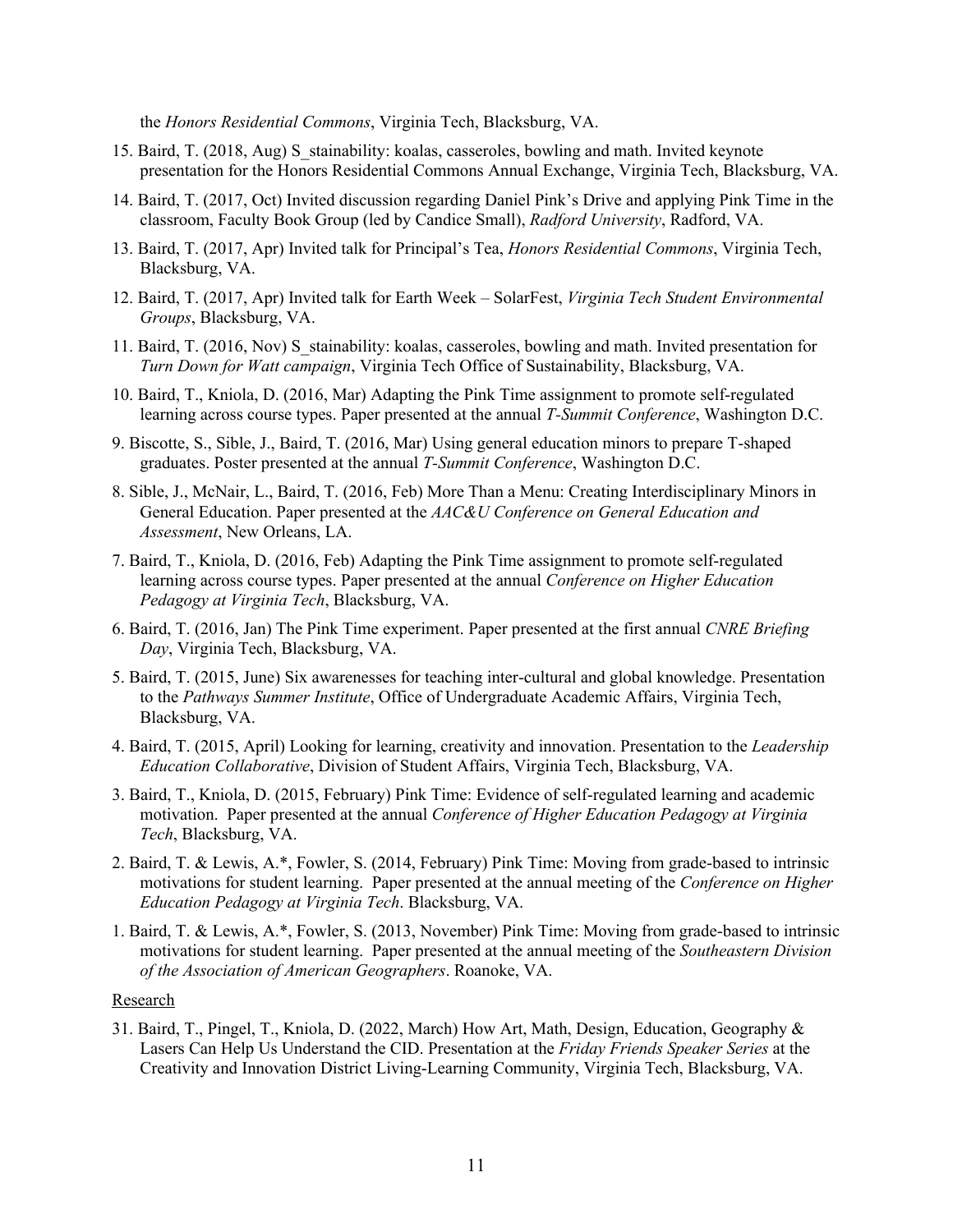- 30. Baird, T., McCabe, J.T., Woodhouse, E., Rumas, I., Sankeni, S., Saitoti, G. (2020, November) Mobile phones and the importance of wrong numbers in East Africa. Paper presented at the annual meeting of the *Southeastern Division of the American Association of Geographers*. Online.
- 29. \*Summers, K., T. Baird, E. Woodhouse, M.E. Christie (2019, Apr) Mobile phones, social relations, and the gatekeepers to women's empowerment in Maasai households. Paper presented at the *Women and Gender in Development Speaker Series*, Center for International Research, Education and Development at Virginia Tech, Blacksburg, VA.
- 28. T. Baird, E. Woodhouse, J.T. McCabe (2019, Apr) Mobile phones and shifting Maasai social networks in northern Tanzania. Paper presented at the annual meeting of the *American Association of Geographers*, Washington DC
- 27. \*Summers, K., T. Baird, E. Woodhouse, J.T. McCabe, M.E. Christie (2019, Apr) Mobile phones, social relations, and the gatekeepers to gender equality in Maasai households. Paper presented at the annual meeting of the *American Association of Geographers*, Washington DC
- 26. \*Summers, K., T. Baird, E. Woodhouse, M.E. Christie (2019, Feb) Without a phone and without communication: Mobile phones and pathways to gender equality. Poster presented at the *Women and Gender in Development Conference*, Virginia Tech, Blacksburg, VA. [Poster Award – 1<sup>st</sup> Place]
- 25. Baird, T., D. Kniola, P. Tarazaga, B. Knapp, R. Sarlo, E. Fosnocht, M. Villarreal, L. Fuller, V. Thomas, R. Wynne, D. Pillis, M. Ambarkutuk, L. Weber (2018, Nov) BUILD project update: the Steelcase Active Learning Center. *Institute for Creativity, Arts, and Technology (Playdate Speaker Series*), Virginia Tech, Blacksburg, VA.
- 24. Baird, T., E. Woodhouse, J.T. McCabe (2018, April) Mobile Phones and Changing Perceptions of Gendered Household Decision-Making in Northern Tanzania. Paper presented at the annual meeting of *American Association of Geographers*, New Orleans, LA.
- 23. Baird, T. & J. Hartter, J. (2017, November) Livelihood Diversification, Mobile Phones and Information Diversity in Northern Tanzania. Paper presented at the annual meeting of the *Southeastern Division of the American Association of Geographers*, Starkville, MS.
- 23. Baird, T. (2017, April) Livelihood Diversification, Mobile Phones and Information Diversity in Northern Tanzania. Paper presented at the annual meeting of the *American Association of Geographers*, Boston, MA.
- 22. \*Fox, D. & T. Baird (2017, April) Settlement patterns and their implications for livelihoods among Maasai pastoralists. Paper presented at the annual meeting of the *American Association of Geographers*, Boston, MA.
- 21. Baird, T., D. Kniola, P. Tarazaga (2017, March) BUILD Project Update. Institute for Creativity, Arts, and Technology (*Playdate Speaker Series*), Virginia Tech, Blacksburg, VA.
- 20. \*Jensen, D., Baird, T. & Blank, G. (2016, November) Now It's My Backyard: An Alternative Scenario of NIMBY at the Urban-Rural Fringe. Poster presented at the annual meeting of the *Southeastern Division of the American Association of Geographers*. Columbia, SC.
- 19. Baird, T. (2015, April) An Innovation Disturbance Hypothesis. Paper presented at the annual meeting of the *Association of American Geographers*, Chicago, IL.
- 18. \*Lewis, A., and Baird, T. (2015, April) The effect of mobile phone use on human-wildlife conflict in northern Tanzania. Paper to be presented at the annual meeting of the *Association of American Geographers*, Chicago, IL.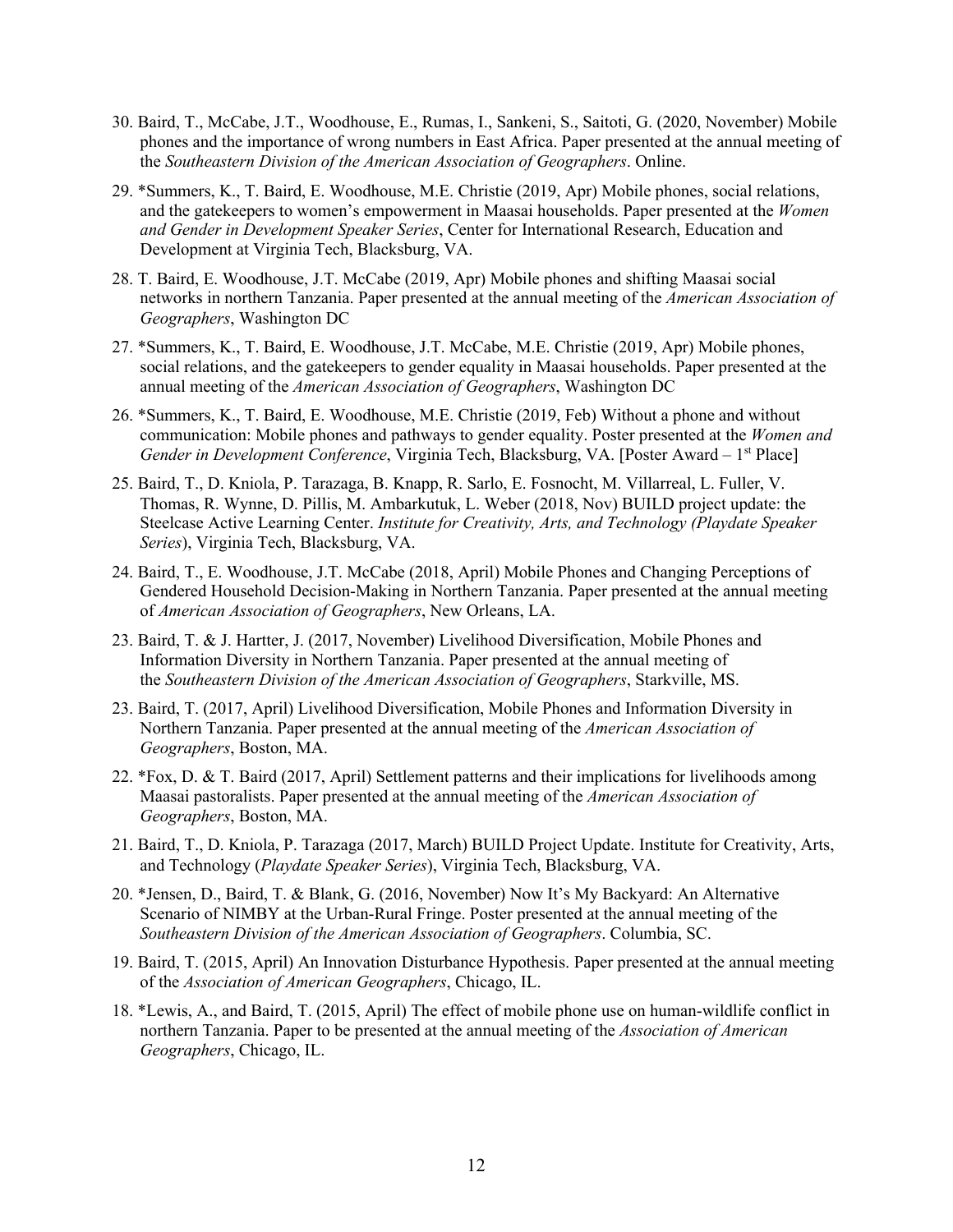- 17. Baird, T. (2014, May) Bio-diversifying: How biodiversity conservation creates disturbance feedbacks by promoting social and economic diversity across scales. Paper presented at the biennial meeting of the *Resilience Alliance*. Montpellier, France.
- 16. Baird, T. & Gray, C. (2014, April) Livelihood Diversification and Shifting Social Networks of Exchange: A Social Network Transition? Paper presented at the annual meeting of the *Association of American Geographers*. Tampa, FL.
- 15. Baird, T. (2013, November) Conservation and Unscripted Development in Northern Tanzania. Paper presented at the annual meeting of the *African Studies Association*. Baltimore, MD.
- 14. Baird, T. (2013, June) Livelihood Diversification and Social Network Transformation in northern Tanzania. Paper presented at the "*Transformation in a Changing Climate"* conference sponsored by the University of Oslo and the IPCC. Oslo, Norway.
- 13. Baird, T. (2013, April) Conservation, Disturbance and Livelihood Diversification in Northern Tanzania. Paper presented at the annual meeting of the *Association of American Geographers*  (Nystrom Award Session). Los Angeles, CA.
- 12. Baird, T. (2012, May) Poverty and Livelihood Diversification near Tanzanian Park. Paper presented at the annual meeting of the *Population Association of America*. San Francisco, CA.
- 11. Baird, T. (2012, February) Conservation as Disturbance: Livelihood Diversification and the Role of Cities in Shaping Adaptation. Paper presented at the annual meeting of the *Association of American Geographers*. New York, NY.
- 10. Baird, T. (2012, February) Migration of Diverse Financial Resources to Park Border. Paper presented at meeting of the *South East Regional Seminar in African Studies (SERSAS)*. Chapel Hill, NC.
- 9. Baird, T. (2011, April) Adaptive Responses to Parks: Nearby Communities Developing Quickly. Paper presented at the annual meeting of the *Association of American Geographers*. Seattle, WA.
- 8. Baird, T. (2011, March) Parks as Disturbances: Shifting Patterns of Education Near Tarangire National Park. Paper presented at the biennial meeting of the *Resilience Alliance*. Tempe, AZ.
- 7. Baird, T. & Leslie, P., McCabe, J. (2009, May) Are National Parks Threatening Conservation? Poster presented at the annual meeting of *NSF-IGERT Principal Investigators*. Alexandria, VA.
- 6. Baird, T. & Stehn, S. (2009, March) Protecting Parks in the Next 100 Years. Paper presented at the biennial meeting of the *George Wright Society*. Portland, OR.
- 5. Baird, T. & Leslie, P., McCabe, J. (2008, April) Social Response Diversity in Social-Ecological Systems. Paper presented at the biennial meeting of the *Resilience Alliance*. Stockholm, Sweden.
- 4. Baird, T. & Leslie, P., McCabe, J., Madulu, N., Kiwasila, H. (2007, October) "Don't cheat us out of the land because in this way we will die." Conservation, Risk Mapping and Response Diversity in Tanzania. Poster presented at the *NSF Conference for Sustainability IGERTs*. Fairbanks, AK.
- 3. Baird, T. & Leslie, P., McCabe, J., Madulu, N., Kiwasila, H. (2007, April) The Effect of Conservation of Local Risk Perception and Behavioral Response in Northern Tanzania. Paper presented at the annual meeting of the *Association of American Geographers*. San Francisco, CA.
- 2. Baird, T. & Leslie, P., McCabe, J., Madulu, N., Kiwasila, H. (2006, November) Risk and Response Diversity near Tarangire National Park, Tanzania. Paper presented at the *UNC-UF IGERT meeting*. Gainesville, FL.
- 1. Leslie, P. & McCabe, J., Madulu, N., Kiwasila, H., Baird, T. (2006, September) Parks, Livelihood Diversification, and Perception of Risk and Uncertainty in Northern Tanzania. Paper presented at the annual meeting of the *International Society for New Institutional Economics*. Boulder, CO.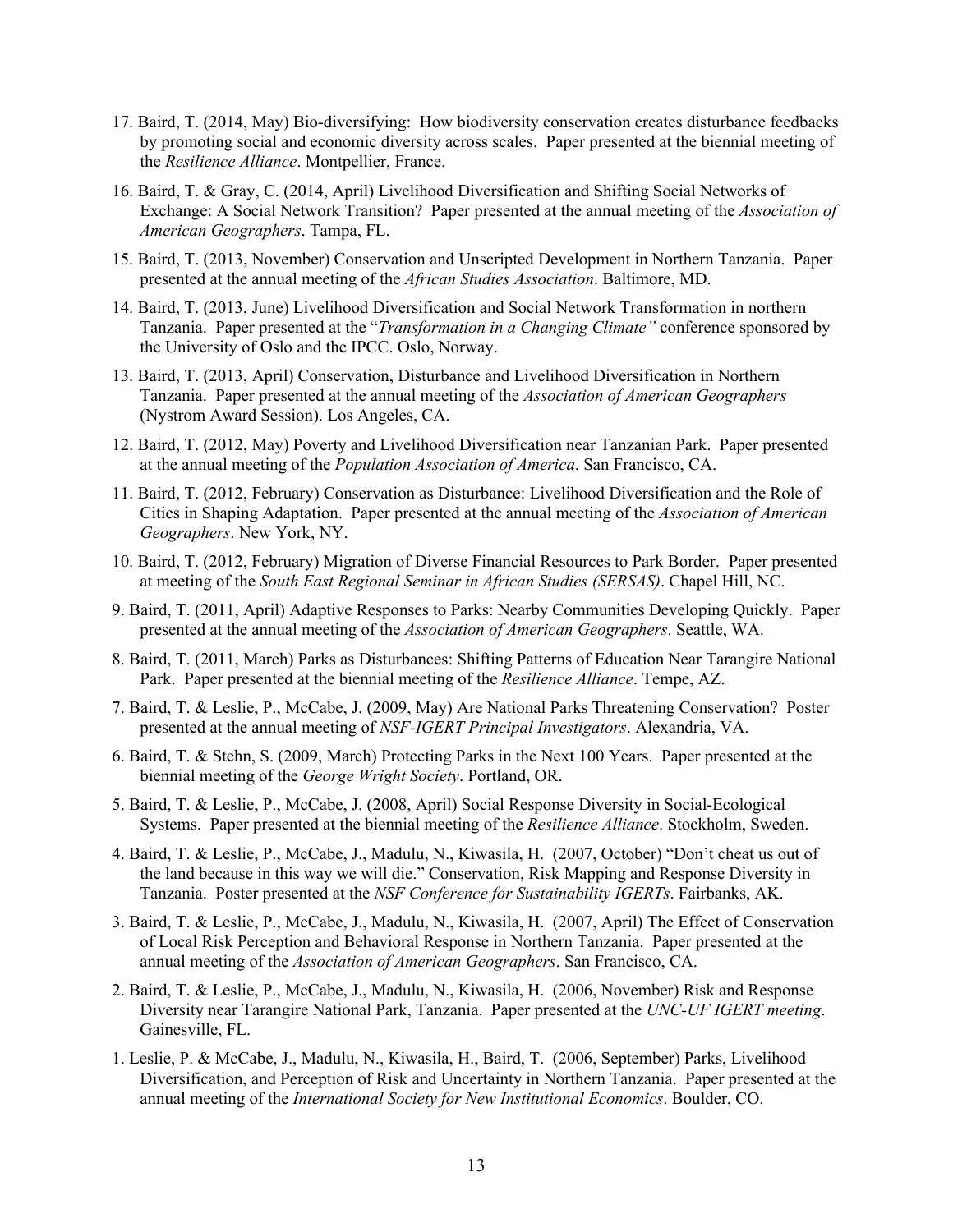#### **Other Conference/Workshop Activities**

- Co-Chair (with Clark Gray, University of North Carolina). Paper sessions (x2) *Changing Livelihoods and Landscapes in East Africa*. Annual meeting of the American Association of Geographers. Chicago, IL. April 2017.
- Chair. Paper session *Crossing borders: Phones, roads, connectivity and vulnerability near protected areas in East Africa*. Annual meeting of the Association of American Geographers. Chicago, IL. April 2015.
- Co-Chair (with David Wrathall, United Nations University). Paper session *Disturbance, Crisis and Creative Construction*. Biennial meeting of the Resilience Alliance. Montpellier, France. May, 2014.
- Invited guest. Workshop Conceptualizing, measuring, and analyzing extremes. Annual meeting of the Doyle Research Group River Retreat – Nicholas School of the Environment, Duke University. Boone, NC. January, 2014.
- Panelist. Discussion session *Getting off to a good start*. Future Faculty Program, Office of the Senior Vice President and Provost, Virginia Tech. Blacksburg, VA. January, 2014.
- Chair. Paper session *Perspectives on Human Geography II*. Annual meeting of the Southeastern Division of the Association of American Geographers. Roanoke, VA. November, 2013.
- Co-Chair (with Joel Hartter, University of New Hampshire). Paper session *Beyond Borderlands: New Frontiers for Research and Education in East African Conservation Landscapes*. Annual meeting of the Association of American Geographers. Los Angeles, CA. April, 2013.
- Panelist. Plenary session *Establishing a Successful Mentoring Relationship*. University of North Carolina Graduate Student Orientation. Chapel Hill, NC. August, 2008.
- Panelist. Plenary session *Reflections on Sustainability Research and Integrated Social and Natural Science*. Conference for Sustainability IGERTs (NSF). Fairbanks, AK. October, 2007.

#### **Exhibitions**

- Baird, T., D. Kniola, P. Tarazaga, B. Knapp, V. Thomas, R. Wynne, L. Fuller, M. Ambarkutuk, L. Webber, D. Pillis, (2019, Apr-May) The BUILD Project: Boosting University Infrastructure for Learning + Discovery. ICAT: Open (at the) Source Sensing Place, Francis T. Eck Exhibition Corridor, Moss Arts Center, Blacksburg, VA
- Baird, T., P. Tarazaga, D. Kniola, S. Alajlouni, S. Bharambe (2017, Apr-May) Placing Sensors, Sensing Places. ICAT: Open (at the) Source Sensing Place, Francis T. Eck Exhibition Corridor, Moss Arts Center, Blacksburg, VA

# **Consulting**

Baird, T. (2015-present) Strategic initiatives for Kizingo, LLC (incl. product and brand development, and international operations), Blacksburg, VA

#### Patents

US Design Patent, USD9818662S, Child feeding plate, Granted 5/11/21, Applicant: Kizingo, Inventors: Kiyah Jo Duffey, Timothy David Baird, Alex Barrette, Daniel Martin

US Design Patent, USD917973S1, Child feeding bowl, Granted 5/4/21, Applicant: Kizingo, Inventor: Kiyah Jo Duffey, Timothy David Baird, Alex Barrette

# Travel

Germany (Cologne) September 2019; Kind und Jugend Trade Show China (Hong Kong, Shenzhen) – Thailand (Bangkok) January 2019; Distribution and manufacturing